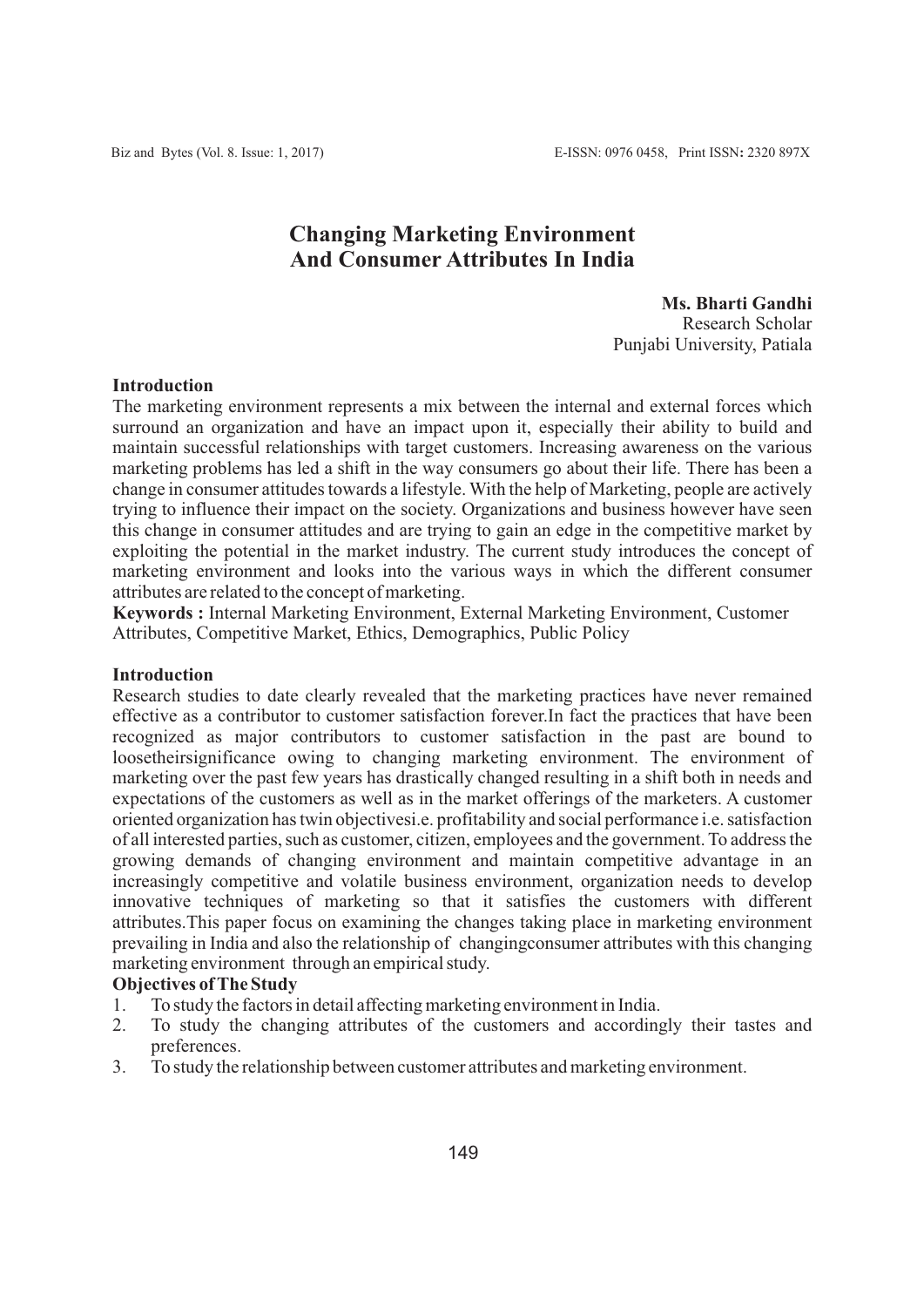- 4. To analyse the type of environment required to be focused by the marketers to satisfy the customers.
- 5. To suggest the recommendations for the same.

#### **Marketing Environment**

Marketing environment of any organization is composed of forces or institutions surrounding an organization that affect performance, operations, and resources especially satisfaction of target customers.

There are three levels of the marketing environment:

\* Micro (internal) environment – It includes all the small forces within the company that affect its ability to serve its customers. It exposes the strengths and weaknesses found within the organization. Marketing managers must watch supply availability and other trends dealing with suppliers to ensure that product will be delivered to customers in the time frame required in order to maintain a strong customer relationship.

\* **Meso environment** – It includes the industry in which a company operates and the industry's market(s). The meso-level is settled between the macro- and the micro- level. This field deals with the design of the specific environment of the enterprises. Like on the micro-level, on the meso-level new patterns of organisation and steering must be developed.

\***Macro (national) environment** – The macro-environment refers to all forces that are part of the larger society and affect the micro-environment. External Environment includes all those elements that exist outside the organization's boundaries and have the potential to affect a portion or all of the organization. External Environment exposes the opportunities and threats found outside the organization. It is influenced by uncontrollable forces like demography, economic, political, legal, natural forces and culture.

Over the last decade, the study of marketing environment has been becoming a very significantdue to increasing issues related to inflation, Education, Changing technology etc. Marketing environment keeps on changing and it can be studied by analyzing the effect of change in the factors affecting it:

#### **Demographics**

India is the World's second largest customer base and adding to the population, majority of them are in the age bracket of 25-50(which is the age when maximum spending is done) this bracket has a maximum discretionary income and hence the target of all producers Moreover another factor of consideration is the creation in nuclear family, which has a great impact in changing the spending habits as it is adding to the spending. Another factor in demographics is that the Multiincome households are increasing. The population is looking upward and is better educated, better informed and quality conscious. The mobility towards urban area has been becoming a trend. A middle class with an enhanced purchasing power might be through different easy purchase schemes and support from banks is growing in its size. The marketers are mainly focusing on this segment of population. Traditionally, India is rural based country. About 75% of the population of the country live in villages. They account for only 35% of the total spending.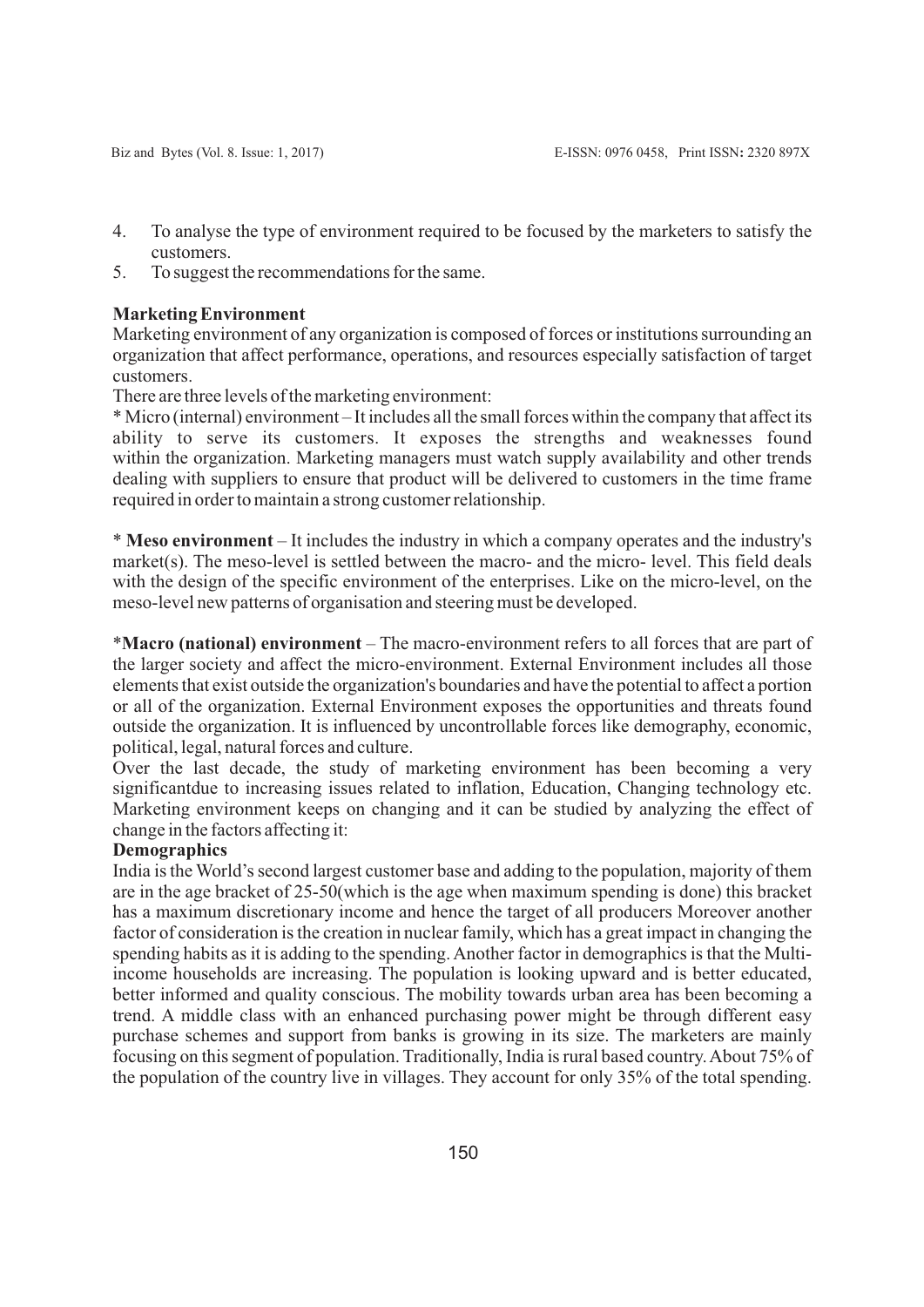The change in media scene has changed their spending and their way of spending is also changing. They are now no more attracted towards purchase of land, gold etc. Now the government is also promoting the investment in rural areas with the help of new economic policies which results in developing the rural areas and villages. In this way it is clearly concluded that being change in the consumer attributes, the marketing environment is also effected and the focus of marketers has also gone through a change.

### **Psychographics**

As explained above that nuclear families are increasing , the change to nuclear families has led to democratic purchase decisions with housewife exerting greater influence. The increase in the trend of literacy rate and the World around exposure of working women is leading to a more prosperous and luxurious life style of families. The household is now made of electronic gadgets that were once dreams in Indian homes. The life style of middle class people has also been changed by the convenient payment alternative and increased discretionary income that help realize its dreams. Likewise even the children in a family are tending to be the influencer in decision making. The population is no more homogeneous. Every individual is being treated as a segment of the population and that helps in focused marketing with segmentation of markets.This all has resulted in the changed industry scene and even the market is proliferated with the products which have frequent purchasers. One of the reason behind this change is the young and dynamic entrepreneurs, who have recognized these changing consumer attributes and changed their marketing strategies accordingly.

#### **Technology**

Technology is a broad concept that has come to refer to breakthroughs in science that allow for a better or automated solution. While the most obvious benefit to technology in small business is increased productivity--which translates into a lower cost structure--there are some other benefits that can help the bottom line as well.The liberalization of the Indian economy with regard to technology transfer has promoted the technology growth in our country.One of the main reasons for the change in the lifestyle of Indian Population is the proliferation of the products generated by new technology. Due to usage of new technology for the products, these products are used more than before reducing the inflow and increaszing the outflow of these products. It has alsoresulted in the growth of market of consumable products. The technological advancement has given the customers better quality products. In India, for organizations and consumers both, the most important takeaway is the way in which big data, diverse distribution opportunities, products and consumers are all combined. The marketers with the help of technology are indulged in identifying the ideal targetmarket from the data, figuring out which channels this market tends to use (social networks, etc.), and which products fill their needs . **Price**

Pricing is one of the most important elements of the marketing mix, as it is the only element of the marketing mix, which generates a turnover for the organisation. The other 3 elements of the marketing mix are the Product, Place and Promotion. Price must support the other elements of the marketing mix. Pricing is difficult and must reflect supply and demand relationship. Pricing a product too high or too low could mean lost sales for the organization.The main factors which the pricing of a product should take into account are Fixed and variable costs, Competition,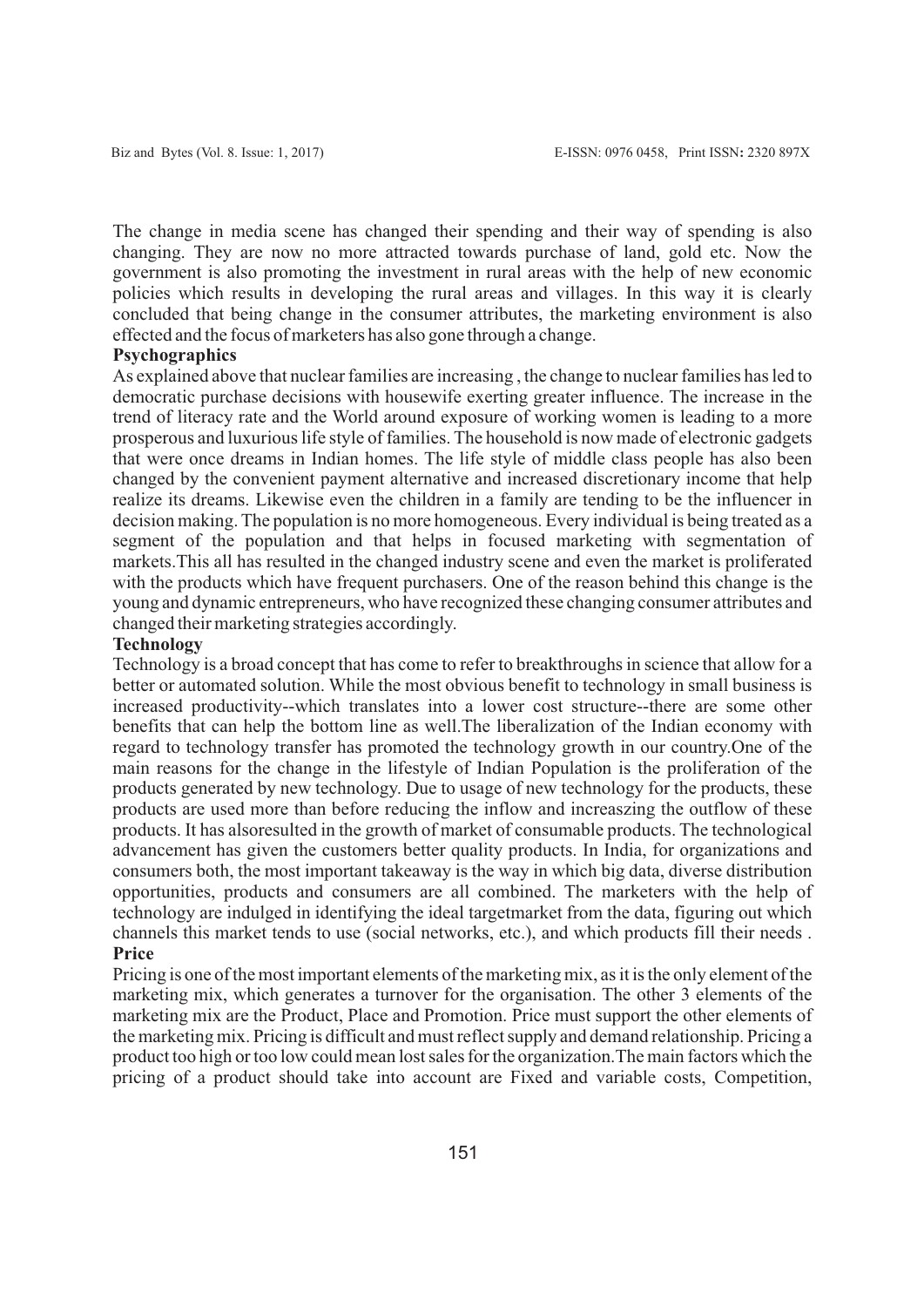Company objectives, Proposed positioning strategies and Target group and willingness to pay An organization can adopt a number of pricing strategies, the pricing strategies are usually based on corporate objectives.The Indian market is experiencing a peculiar phenomenon now-a-days. The consumer durables have good image when priced higher, as in the case of Luxury items. So, it is not necessary that the price of the goods have direct relation with the cost related decisions of the customer. The companies which look to the price as cost related determination will have to change to the non-related factors. In this way Indian market needs to be analyzed from the point of view of Price and its impact on customer's decision. Different customers reacts to the price of different products in different ways. So customer's attributes play a significant role in deciding the price and in turn the marketing of these products.

#### **Distribution**

Distribution is one of the four elements of the marketing mix. Distribution is the process of making a product or service available for the consumer or business user that needs it. This can be done directly by the producer or service provider, or using indirect channels with intermediaries. It calls for making the product available in every corner of the market. When the products are low involvement products, more concentration is required on the distribution of such products because there is a lot of impulsive buying, customers are more likely to go for conveniently available brands in such a situation. Distribution plays a vital role in marketing and now a days the way of distribution is changing. The customers being given the preference, the personal service shops are making the way for the departmental stores where consumers find it convenient and feel free to look, pick and choose the products of their choice. These shops are also enhancing facilities provided to the customers like credit cards, home deliveries etc. The marketing and distribution principles, which were earlier restricted to the corporate level, now comes down to retailers also. The trend shows an increase in the advertisements by the retailers than earlier. In this way the retail outlets are becoming more and more customer and distribution centered and emerging as new profit centre of the company.

#### **Promotion**

Promotion is the specific element of communicating the value of brand, products and services to targeted customers through advertising and public relations. A major financial purpose of promotion is to convince customers of the benefits that your products and services provide. This includes establishing a brand position to show how your products are distinct from those offered by competitors. Along with advertising and PR, personal selling falls into this area of promotion. In competitive markets, ongoing promotion establishes a consistent, important value proposition that attracts customers, creates purchases and leads to brand loyalty. Eighties was the beginning of the positioning Era, comparative advertising, political advertising, thegrowing importance of shelf space at retail outlets, the importance of rural markets and the beginning of Direct Marketing. In nineties a lot of changes have occurred in the way of promotion in Indian market and it was the beginning of new trends. Comparative advertising is the natural manifestation of a highly competitive environment. It has become a recent phenomenon in India. The first real comparative advertising in India was released more than a decade ago by Nutramul when it compared prices of competing brands. That was an isolated case then. Today, the cases of TVS Suzuki Vs. Hero Honda,Nirma Vs. Surf and Nirma Vs. Rinare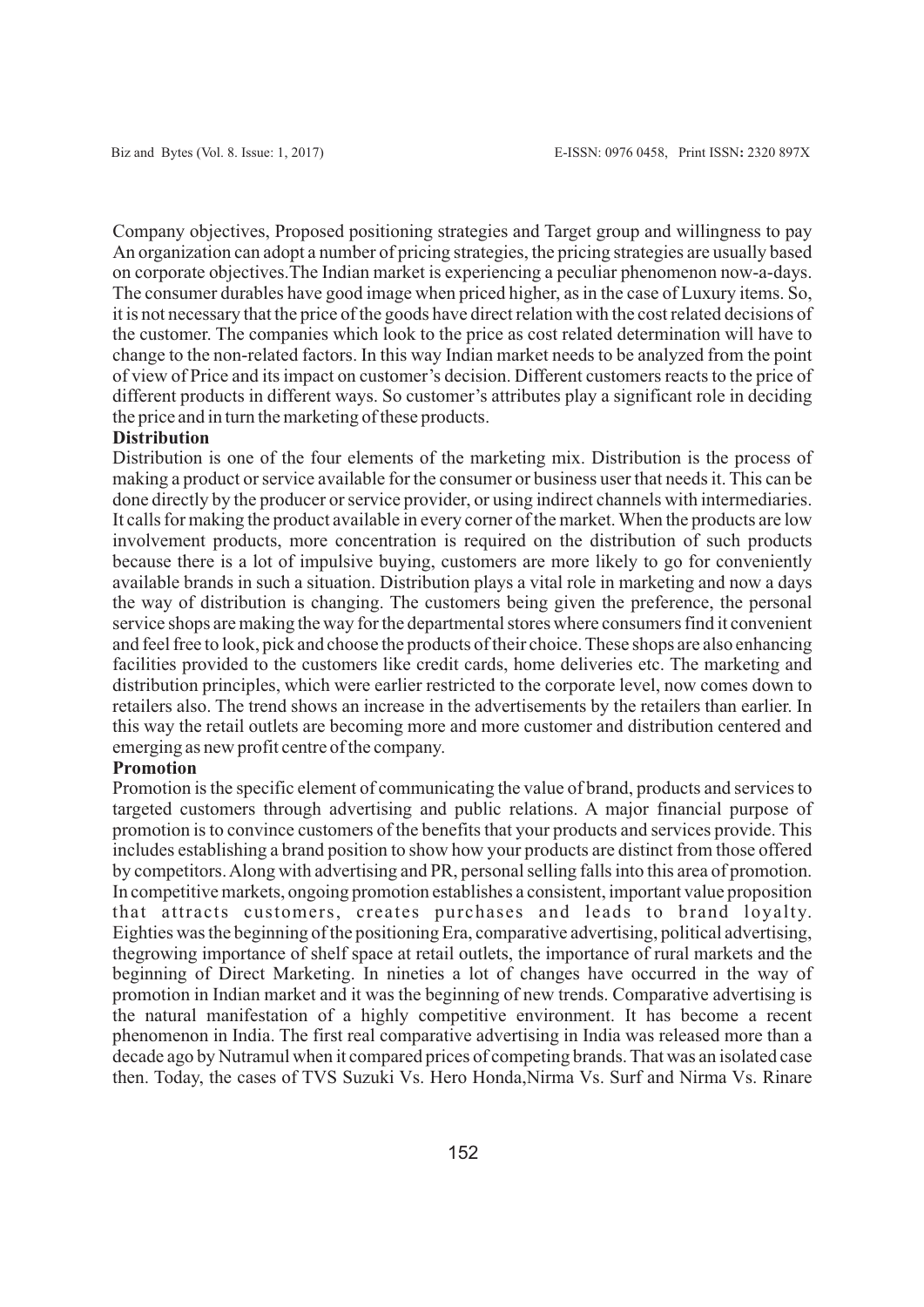clear indications that comparative advertising is here to stay. Today, the dealer display contests, aggressive merchandising and efficient retailing have become the fulcrum around which marketing plans revolve. This is going to be more basic in the year to come. The rates of the display depend on the location of the shop, the place of display in the shop and the size of the display.

It is observed that roughly 40% of the consumers buy on impulse. This phenomenon can be strategically exploited through point-of-purchase(POP) displays. POP promotion consists of three major tasks are Preparing the display materials like tangles, danglers, stickers etc., Retailer motivation through citation, cash incentives etc. and Acquiring shelf space for the company's products. The advertisers no longer blindly pump in major portions of their advertising budget into television. In the rural areas, hoardings and wall paintings will continue to be the leading media. TV exhibitions and fairs are acquiring more popularity in rural areas. Industrial advertising is becoming more corporate Image Building through social and ecological concerns shown by the companies. The Hindustani Advertisements (Vernaculars written in English) is now-a-days proving effective.

## **Consequences of Changes/ Criticism Against Marketing**

With the change in marketing environment, the marketers need to bend towards the ways and techniques which are compatible with this changing trends and reach the target customers easily, but on the other hand, these marketers are using short-cuts which are not beneficial in long run.A marketing system should sense, serve, satisfy consumer needs and improve the quality of consumers' lives. In working to meet the consumer's needs, marketers may take some actions that are not approved of by all the consumers or publics within the social sector. Marketing managers must understand the criticism that the marketing function may encounter. By understanding the criticism, the manager is better prepared to respond to it in a proactive manner. Some of the criticism is justified; some is not. These are in general in relation to inefficiencies or unethical marketing practices. It is alleged that:

With the change in marketing environment, the marketers need to bend towards the ways and techniques which are compatible with this changing trends and reach the target customers easily, but on the other hand, these marketers are using short-cuts which are not beneficial in long run.Amarketing system should sense, serve, satisfy consumer needs and improve the quality of consumers' lives. In working to meet the consumer's needs, marketers may take some actions that are not approved of by all the consumers or publics within the social sector. Marketing managers must understand the criticism that the marketing function may encounter. By understanding the criticism, the manager is better prepared to respond to it in a proactive manner. Some of the criticism is justified; some is not. These are in general in relation to inefficiencies or unethical marketing practices. It is alleged that:

- 1. Marketing misallocates scarce economic resources. In an economy of scarcity like that of ours, this assumes special significance. The production of lakhs of cars, TVs, two-wheelers, refrigerators music system and only hundreds of new class rooms, a few public hospital, a few road and such other socially desirable goods and services can be nothing but a serious misallocation.
- 2. Marketing also involves too much competitive promotion. If any company spends lakhs of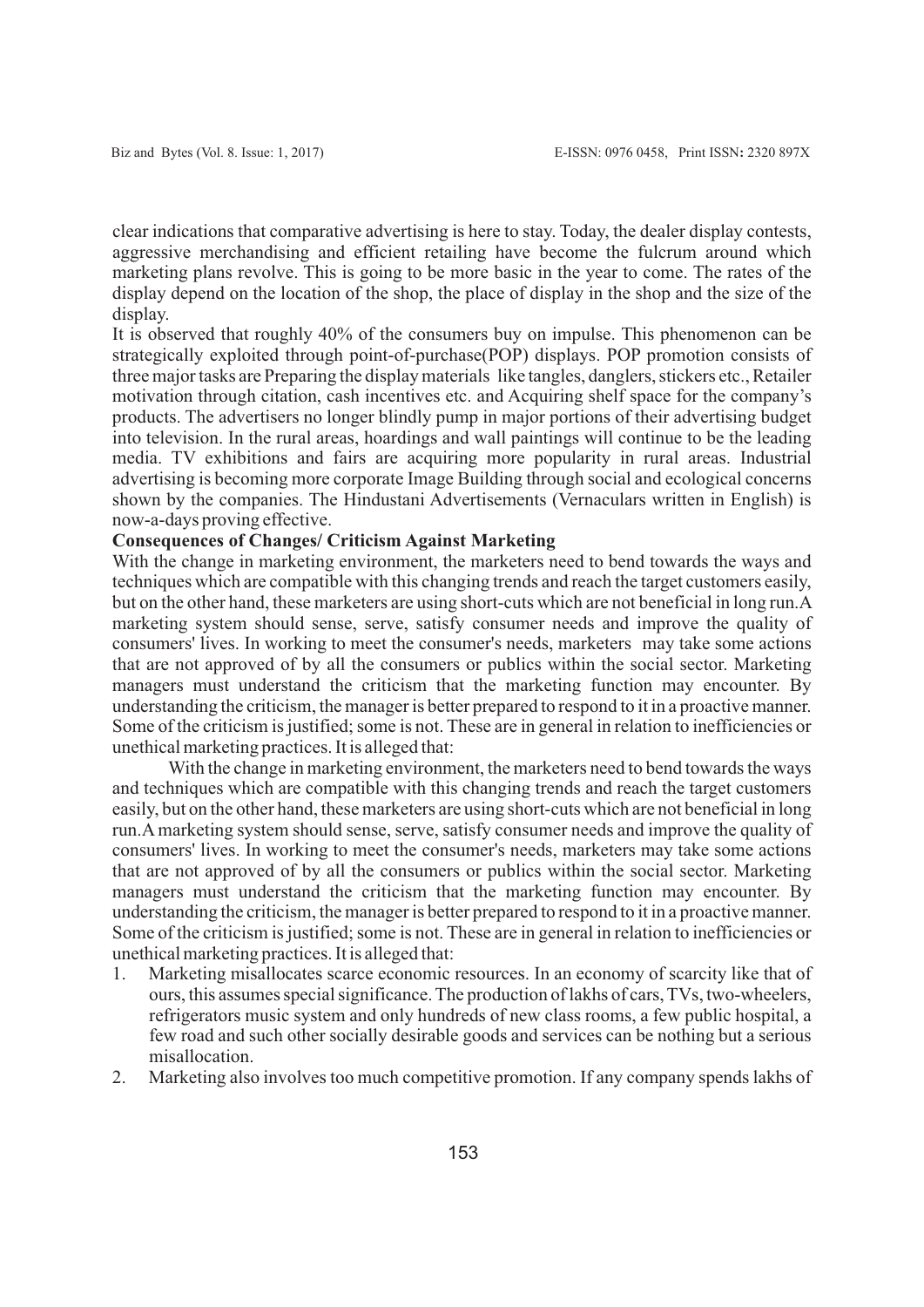rupees in promoting its products, then obviously the prices for their products would be higher as compare to its competitors. This price will be higher than necessary as these companies include the cost of promotion also in this price. As a result the consumer purchasing power is diverted from more worthwhile expenditure.

3. Marketing is also considered wasteful as it is felt that there are too many middlemen especially in retail trade. Most consumer wants are acquired or imposed. Advertising and sales promotion encourages consumers to place too much emphasis on the satisfaction of material wants and to substitute material values for moral values. Fraudulent and deceptive means to promotion exploit innocent consumers and always create after-sale doubts and frustration. Responsible marketers discover what consumers want and respond with the right products at right price to give good value to buyers, and profit to the producer. The marketing concept is aphilosophy of customer satisfaction and mutualgain. Its practice leads the economy by aninvisible hand to satisfy the many and changing needs of millions of consumers.

# **Suggestions for Marketing Managers**

## **Ethics in Marketing**

Business ethics has been an increasing concern among larger companies, at least since the 1990s. Major corporations increasingly fear the damage to their image associated with press revelations of unethical practices. Marketers have been among the fastest to perceive the market's preference for ethical companies, often moving faster to take advantage of this shift in consumer taste. This results in the expropriation of ethics itself as a selling point or a component of a corporate image. Modern business is regarded as an integral component of society. Today society is expecting much more from business than in the past. It demands what is quality of life management. In addition to economic performance, modern business must demonstrate social awareness or sensitivity and social performance. Ethics in marketing means an objective concern for the consumers or users of products and services i.e. for the welfare of society that prevent or limits individuals and corporate behavior from unethical practices, such as unfair trade practices, restrictive trade practices, pollution of environment and so on. Following the principle of societal marketing, an enlightened company makes marketing decisions by considering consumer's wants, the company's requirements, consumer's long-run interest, and society longrun interest. Alert companies view societal problems as opportunities modern management is faced by critical public, challenging customers, powerful labour, existing shareholders; hence modern business to demonstrate not only economic efficiency but also consumer Sensitivity and social awareness.

#### **Public policy towards marketing**

Companies that are able to create new values and practice socially responsible marketing have a world to conquer. Each company has to develop corporate marketing ethics policies broad guidelines that everyone in the organization must follow. These policies should cover distributor relations, advertising standards, customer service, pricing, product development and general ethical standards. But the question is what principle should guide companies and marketing managers on issue of ethics and social responsibility? One philosophy is that such issues are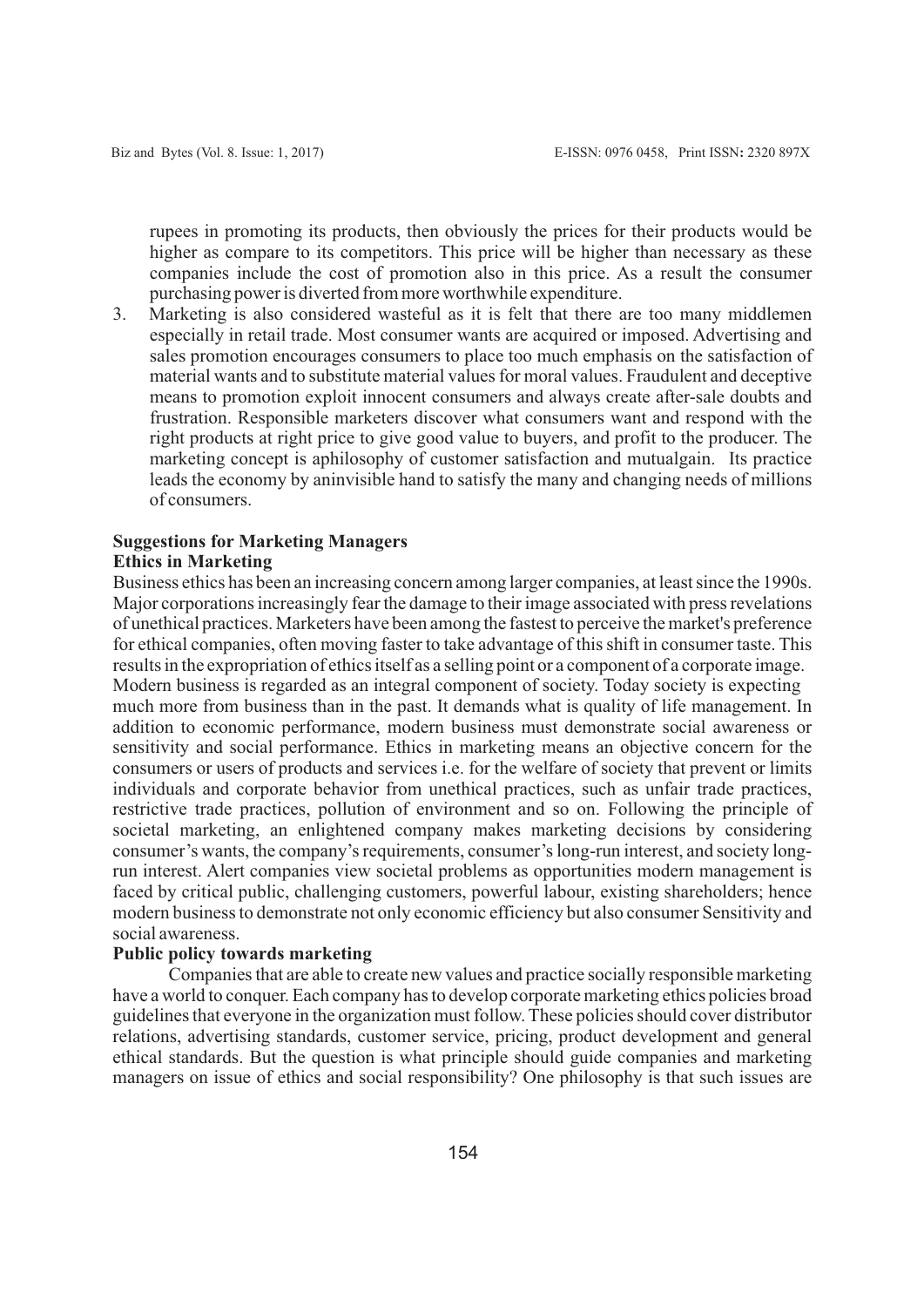decided by the free market and legal system. Under this principle, companies and their managers are not responsible for making moral judgments. Companies can in good conscience do whatever the system allows. Asecond philosophy puts responsibility not on the system but in the hands of individual companies and managers. This means that a company should have a 'social conscience'. Companies and marketing managers should apply high standards of ethics and morality when making corporate decisions. Each company must work out a philosophy of socially responsible and ethical behavior. It should adopt its own code of ethics. The public policy which go to shape marketing ethics are innovation, consumer education and information and consumer protection.

#### **Freedom of Consumer and Produce Freedom**

As far as practicable marketing, decisions should be made by consumers and producers under freedom. Freedom is the basic right of any person and as far as marketing is concerned, the freedom of producer and consumer is must. Freedom of consumer in the latest study is termed as Customerisation. Marketing freedom is essential to enable the marketing system to deliver a high standard of living. Freedom for producers and consumers is the foundation of a dynamic marketing program. This leads to greater fulfillment through a closer matching of products to desires.

#### **Economic Efficiency**

Marketing must strive to supply goods and services efficiently and at low prices. This would not only satisfy the customers as they will be able to purchase quality products and service at least prices, but the producers also as they will be able to increase their sale and increase their profits too. So economic efficiency should be considered seriously by the marketers. **Summary**

In India nearly 75% of the population are in their spending years and the consumer attributes are changing and accordingly the marketers have to use the changing techniques but , by following business ethics. In India the emergence of nuclear family has changed the spending habits of the consumers. Another change is that the customer population is becoming educated, better informed and quality conscious. Their purchasing power has also increased. The Indian market witness the proliferation of products in the market. Service sector is also emerging as a major sector. Product positioning is taking its backseat and brand positioning is coming up. A lot of additional services like Credit cards, Home deliveries etc. for the customer has become common in the retail outlets. Shop displays, Cooperative advertisements etc. are forming an important part of dealer promotion. In rural areas, hoardings and wall paintings are becoming a leading media. Marketing is expected to become more consumer based with an added social concern. It is alleged that marketing misallocates resources. It involves too much of competitive promotion. The marketers at times forget their social responsibilities. Promotional efforts often are offensive, misleading and untruthful. It is high time that the companies and marketers must follow a code of ethics guided by certain principles of public policy keeping in mind their target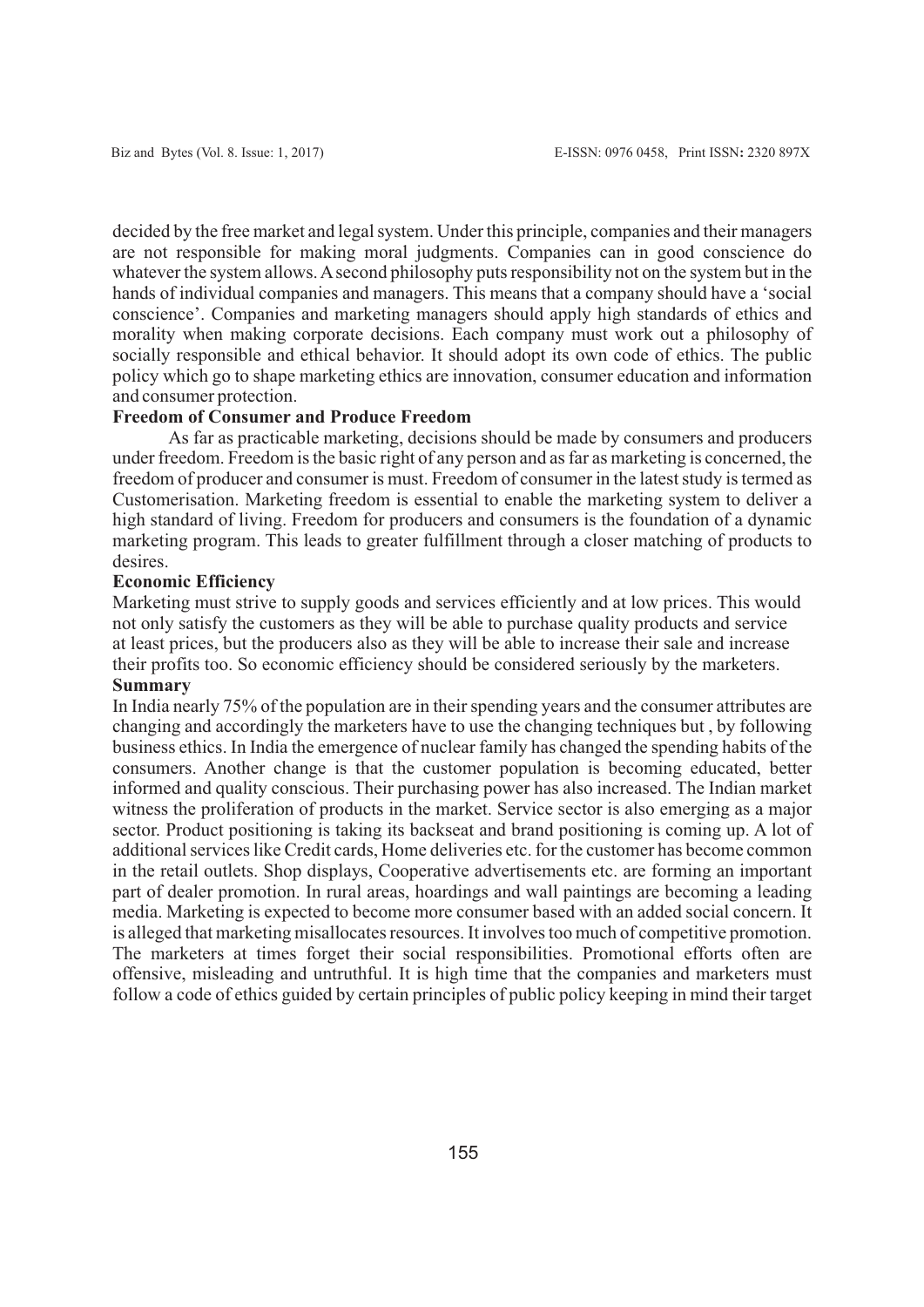customers and their changing attributes.

#### **References**

- [1] Albright, Kendra (May–June 2008). "Environmental Scanning: Radar For Success". Information Management Journal.
- [2] Amstrong, Gary (2012). Principles of Marketing (5th ed.). NSW: Pearson Education Inc. p. 80. ISBN 9781442531109.
- [3] Berry, L.L., "Relationship marketing", in Berry, L.L., Shostack, G.L. and Upah, G.D. (Eds), Emerging Perspectives of Services Marketing, American Marketing Association, Chicago, IL, 1983, pp. 25-8.
- [4] Calonius, H., "Abuying process model", in Blois, K. and Parkinson, S. (Eds), Innovative Marketing - A European Perspective, Proceedings from the XVIIth Annual Conference of the European Marketing Academy, University of Bradford, 1988, pp. 86-103.
- [5] Christopher, M., Payne, A. and Ballantyne, D., Relationship Marketing: Bringing Quality, Customer Service and Marketing Together, Butterworth, London, 1991.
- [6] Copulinsky, J.R. and Wolf, M.J., "Relationship marketing: positioning for the future", Journal of Business Strategy, Vol. 11, July-August 1990, pp. 16-20.
- [7] Costa, Jorge (1995). "An Empirically- based Review Of The Concept Of Environment Scanning". International Journal of Contemporary Hospitality Management.
- [8] Dillerup, R., Stoi, R. (2006), "Unternehmensführung",Vahlen, p. 179 et seq.; p. 187 et seq.
- [9] Dwyer, F.R., Shurr, P.H. and Oh, S., "Developing buyer and seller relationships", Journal of Marketing, Vol. 51, April 1987, pp. 11-27.[10] Fisk, G. and Dixon, D.F., Theories of Marketing Systems, Harper & Row, New York, NY, 1967.
- [11] Gupta, S.; Pirsch, J. (2014). "Consumer Evaluation of Target Marketing to the Bottom of the Pyramid". Journal of International Consumer Marketing. 26: 58–74.
- [12] Howard, J.A., "Marketing theory of the firm", Journal of Marketing, Vol. 47, Autumn1983, pp. 90-100.
- [13] Jackson, B.B., "Build customer relationships that last", Harvard Business Review, Vol. 63, November-December 1985, pp. 120-8.
- [14] Jeffs, C. (2008), "Strategic Management", SAGE Publications Ltd., p. 29 et seq.
- [15] Kotler, Phillip and Gary M. Armstrong(2006), Principles of Marketing (Version 12/E). Pearson EducationInc. New Jersey
- [16] Kroon, J. (1995), "General Management" (2nd Edition), Pearson South Africa, p. 76
- [17] McDaniel, S. R.; Kinney, L.; Chalip, L. (2001). "A Cross-Cultural Investigation of the Ethical Dimensions of Alcohol and Tobacco Sports Sponsorships". Teaching Business Ethics. 5: 307–330.
- [18] McInnes, W., "A conceptual approach to marketing", in Cox, R., Alderson, W. and Shapiro,S.J.(Eds),Theory in Marketing, Richard D. Irwin, Homewood, IL, 1964, pp.51-67.
- [19] Moorman, C., Deshpande, R. and Zaltman, G., "Relationships between providers and users of market research: the role of personal trust", Working Paper No. 93-111,